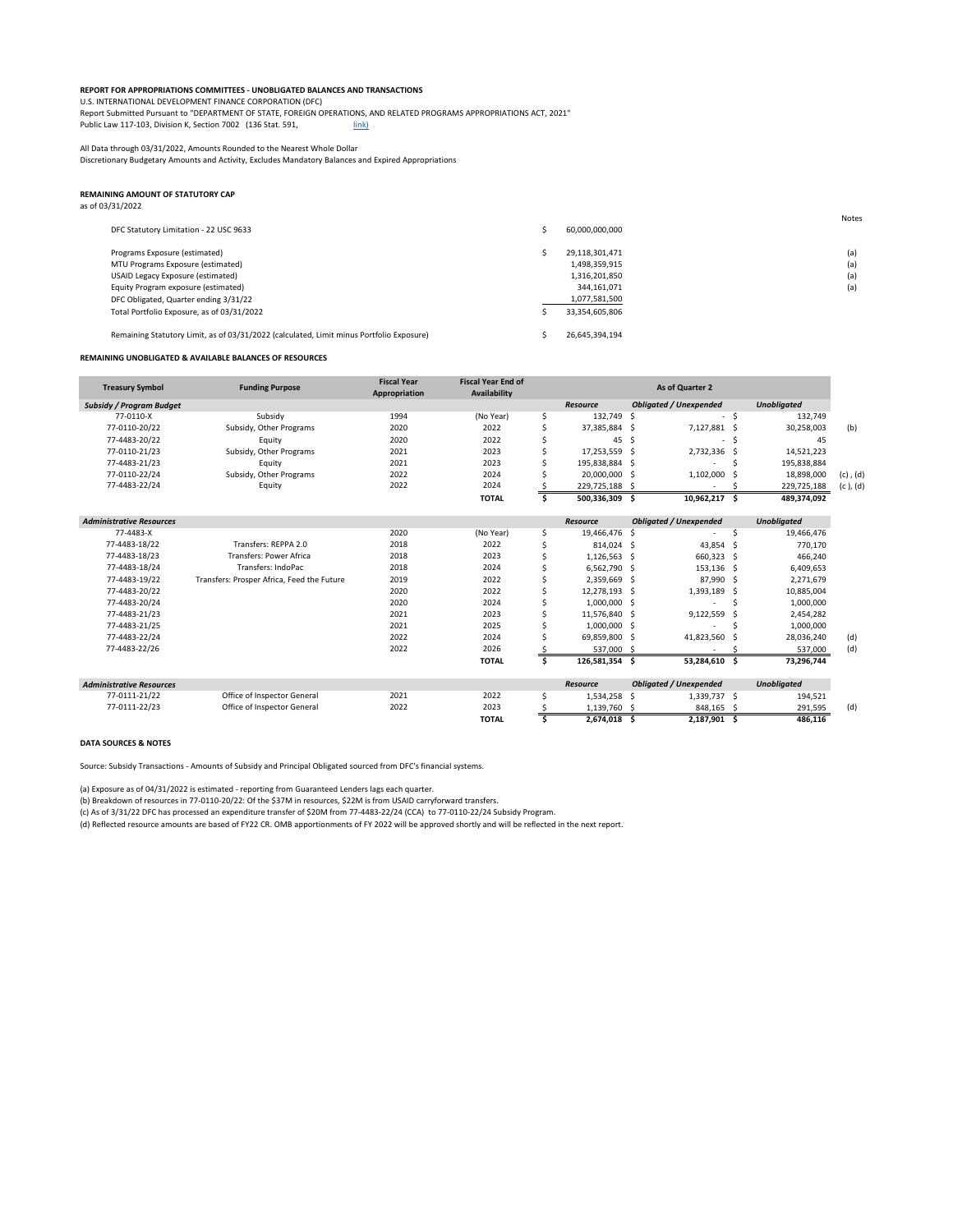| <b>From Date:</b>                | 01-JAN-2022                                  |                        |                            |                                                 |                        |                    |                                              |                               |                 |                           |                                     |                                   |                            |                                              |                                              |
|----------------------------------|----------------------------------------------|------------------------|----------------------------|-------------------------------------------------|------------------------|--------------------|----------------------------------------------|-------------------------------|-----------------|---------------------------|-------------------------------------|-----------------------------------|----------------------------|----------------------------------------------|----------------------------------------------|
| To Date:                         | 31-MAR-2022                                  |                        |                            |                                                 |                        |                    |                                              |                               |                 |                           |                                     |                                   |                            |                                              |                                              |
|                                  |                                              |                        |                            |                                                 |                        |                    |                                              |                               |                 |                           | <b>Cancelled</b>                    |                                   |                            |                                              |                                              |
| <b>Loan Number</b><br><b>URI</b> | <b>Project Name</b>                          | Country                | Principal<br><b>Amount</b> | <b>Principal Cancelled</b><br><b>Amount QTD</b> | <b>Commitment Date</b> | <b>Action Date</b> | <b>FY of Appropriation</b><br><b>Charged</b> | <b>Subsidy</b><br><b>Type</b> | Subsidy<br>Rate | <b>Subsidy Obligation</b> | <b>Subsidy Amount</b><br><b>YTD</b> | <b>Subsidy</b><br><b>Mod Type</b> | Subsidy<br><b>Mod Rate</b> | <b>Positive Subsidy</b><br><b>Mod Amount</b> | <b>Negative Subsidy</b><br><b>Mod Amount</b> |
|                                  | NEW OBLIGATIONS DURING REPORTING PERIOD      |                        |                            |                                                 |                        |                    |                                              |                               |                 |                           |                                     |                                   |                            |                                              |                                              |
| 9000104801-C                     | GIP Medicina Diagnóstica S.A. ("Fer BRAZIL   |                        | 31,000,000                 | $\overline{0}$                                  | 03/04/2022             | 03/09/2022         | 22                                           | Negative                      | 11.68           | 3,620,800                 |                                     |                                   |                            |                                              |                                              |
| 9000115444-C                     | Gavi Alliance (COVAX Accelerator) WORLDWIDE  |                        | 1,000,000,000              | - 0                                             | 03/25/2022             | 04/06/2022         | 22                                           | Negative                      | 0.72            | 7,200,000                 |                                     |                                   |                            |                                              |                                              |
| 9000115430-C                     | MEII 3 - Palestine Investment Bank WEST BANK |                        | 2,000,000                  | - 0                                             | 03/30/2022             | 04/01/2022         | 22                                           | Negative                      | 0.41            | 8,200                     |                                     |                                   |                            |                                              |                                              |
| 9000104726-C                     | Manibhavnam Home Finance India INDIA         |                        | 5,170,000                  | - 0                                             | 01/19/2022             | 01/27/2022         | 21                                           | Positive                      | 1.08            | 55,836                    |                                     |                                   |                            |                                              |                                              |
| 9000105274-C                     | Poa Internet Kenya Limited                   | <b>KENYA</b>           | 5,000,000                  | - 0                                             | 03/31/2022             | 03/31/2022         | 22                                           | Negative                      | 34.74           | 1,737,000                 |                                     |                                   |                            |                                              |                                              |
| 9000103877-C                     | Resort Abastumani Sanatorium Ara GEORGIA     |                        | 8,600,000                  | - 0                                             | 03/31/2022             | 04/01/2022         | 22                                           | Negative                      | 17.57           | 1,511,020                 |                                     |                                   |                            |                                              |                                              |
| 9000105344-C                     | SCALE-MSME-Red Amigo Dal, S.A.P MEXICO       |                        | 9,999,000                  | - 0                                             | 02/15/2022             | 02/15/2022         | 20                                           | Positive                      | 15.59           | 1,558,844                 |                                     |                                   |                            |                                              |                                              |
| 9000104522-C                     | WBC-Financiera Finexpar S.A.E.C.A. PARAGUAY  |                        | 7,312,500                  | $\Omega$                                        | 03/31/2022             | 03/31/2022         | 20                                           | Positive                      | 3.08            | 225,225                   |                                     |                                   |                            |                                              |                                              |
| 9000104858-C                     | NBS Bank                                     | <b>MALAWI</b>          | 5,000,000                  | $\Omega$                                        | 3/31/2022              | 3/31/2022          | 20                                           | Positive                      | 11.56           | 578,000                   |                                     |                                   |                            |                                              |                                              |
| 9000104286-C                     | Banco Lafise Honduras 2X LPG                 | <b>HONDURAS</b>        | 3,500,000                  | $\Omega$                                        | 3/28/2022              | 3/28/2022          | 20                                           | Positive                      | 6.16            | 215,600                   |                                     |                                   |                            |                                              |                                              |
|                                  | <b>MODIFICATIONS DURING REPORTING PERIOD</b> |                        |                            |                                                 |                        |                    |                                              |                               |                 |                           |                                     |                                   |                            |                                              |                                              |
| 9000093395-C                     | CapPlus Impact                               | <b>AFRICA REGIONAL</b> | 10,000,000                 | $\Omega$                                        | 09/23/2020             | 03/30/2022         | 18                                           | Positive                      | 8.69            | 869,000                   |                                     | Positive                          | 4.91                       | 491,000.00                                   |                                              |
| 9000104493-C                     | GIFF-MFI-Banco Compartamos S.A. MEXICO       |                        | 15,554,000                 | $\Omega$                                        | 09/18/2020             | 03/30/2022         | 20                                           | Negative                      | 1.68            | 261,307                   |                                     | Positive                          | .67                        | 104,211.80                                   |                                              |
| 9000104415-C                     | La Hipotecaria, S.A. de C.V.                 | <b>EL SALVADOR</b>     | 10,000,000                 | $\Omega$                                        | 08/16/2021             | 03/28/2022         | 21                                           | Negative                      | 4.91            | 491,000                   |                                     | Positive                          | .57                        | 57,000.00                                    |                                              |
|                                  | <b>CANCELLATIONS DURING REPORTING PERIOD</b> |                        |                            |                                                 |                        |                    |                                              |                               |                 |                           |                                     |                                   |                            |                                              |                                              |
| 9000032000-C                     | Dragon Capital New Ukraine Fund, UKRAINE     |                        | 25,000,000                 | 7,000,000.00                                    | 01/19/2017             | 01/19/2022         | 17                                           | Negative                      | 7.88            | 1,970,000                 | 551,600                             |                                   |                            |                                              |                                              |
| 9000032017-C                     | <b>EuroCape Ukraine I Limited</b>            | <b>UKRAINE</b>         | 150,000,000                | 15,200,000.00                                   | 02/08/2018             | 02/28/2022         | 18                                           | Negative                      | 22.52           | 33,780,000                | 3,696,640                           |                                   |                            |                                              |                                              |
| 9000093571-C                     | GIFF-MFI-Arohan Micro Finance Pv INDIA       |                        | 3,888,500                  | 388,500.00                                      | 04/11/2019             | 03/24/2022         | 17                                           | Positive                      | .18             | 6,999                     | $\sim$                              |                                   |                            |                                              |                                              |
| 9000083180-0                     | GIFF-MFI-Microfund for Women                 | JORDAN                 | 3,888,500                  | 388,500.00                                      | 09/21/2018             | 02/09/2022         | 18                                           | Negative                      | 1.25            | 48,606                    | 4,856                               |                                   |                            |                                              |                                              |
| 9000093592-0                     | Levered Alsis Mexico Opportunities MEXICO    |                        | 26,800,000                 | 5,400,000.00                                    | 05/06/2019             | 03/01/2022         | 19                                           | Negative                      | 8.61            | 2,307,480                 | 464,940                             |                                   |                            |                                              |                                              |
| 11419082DI-C                     | Poti New Sea Port LLC                        | <b>GEORGIA</b>         | 50,000,000                 | 1,000,000.00                                    | 12/20/2018             | 03/03/2022         | 19                                           | Negative                      | 15.20           | 7,600,000                 | 152,000                             |                                   |                            |                                              |                                              |
| 9000093241-0                     | SEAF Women's Global Finance LLC WORLDWIDE    |                        | 20,000,000                 | 20,000,000.00                                   | 09/13/2019             | 03/02/2022         | 18                                           | Positive                      | 3.71            | 742,000                   |                                     |                                   |                            |                                              |                                              |
| 9000032396-C                     | Safi Apparel Corporation II                  | AFGHANISTAN            | 1,850,000                  | 300,000.00                                      | 07/19/2018             | 03/28/2022         | 16                                           | Positive                      | 35.96           | 665,260                   | $\overline{\phantom{0}}$            |                                   |                            |                                              |                                              |

Public Law 117-103, Division K, Section 7002 (136 Stat. 591) Credit Reform Act - Amounts of Principal and Subsidy Obligated or Deobligated, with Date, sorted alphabetically

# **REPORT FOR APPROPRIATIONS COMMITTEES - REMAINING BALANCES AND TRANSACTIONS**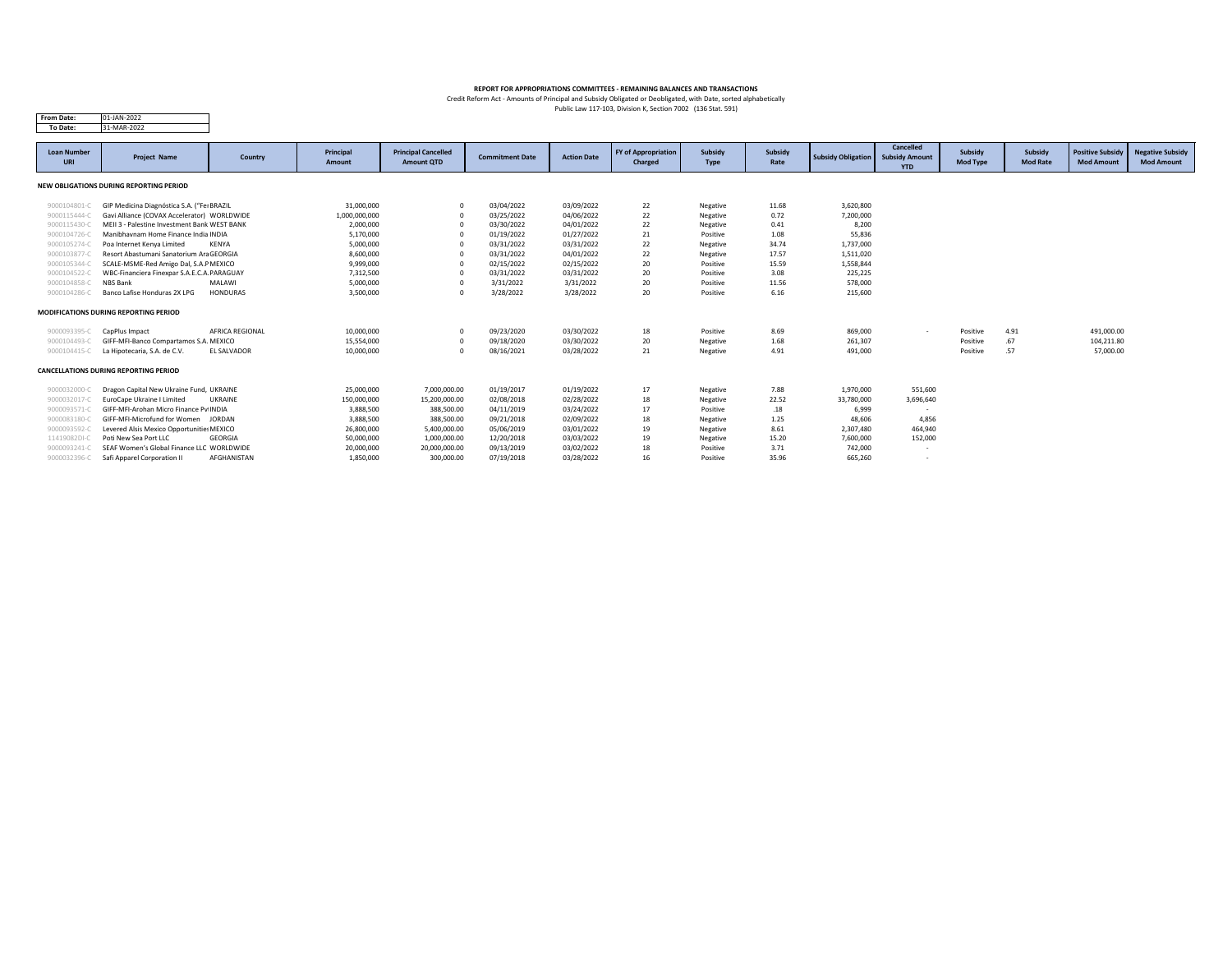## **REPORT FOR APPROPRIATIONS COMMITTEES - REMAINING BALANCES AND TRANSACTIONS**

Political Risk Insurance - Amounts Issued with Date, sorted alphabetically

Public Law 117-103, Division K, Section 7002 (136 Stat. 591)

| <b>From Date:</b> | <b>101-JAN-2022</b> |
|-------------------|---------------------|
| To Date:          | 31-MAR-2022         |

| Loan Number | <b>Insured Investor</b> |         | - -<br><b>Maximum Contingent</b> | <b>Action Date</b> |
|-------------|-------------------------|---------|----------------------------------|--------------------|
| <b>URI</b>  |                         | Country | Liability                        |                    |

## **NEW INSURANCE ISSUANCE DURING REPORTING PERIOD**

(None)